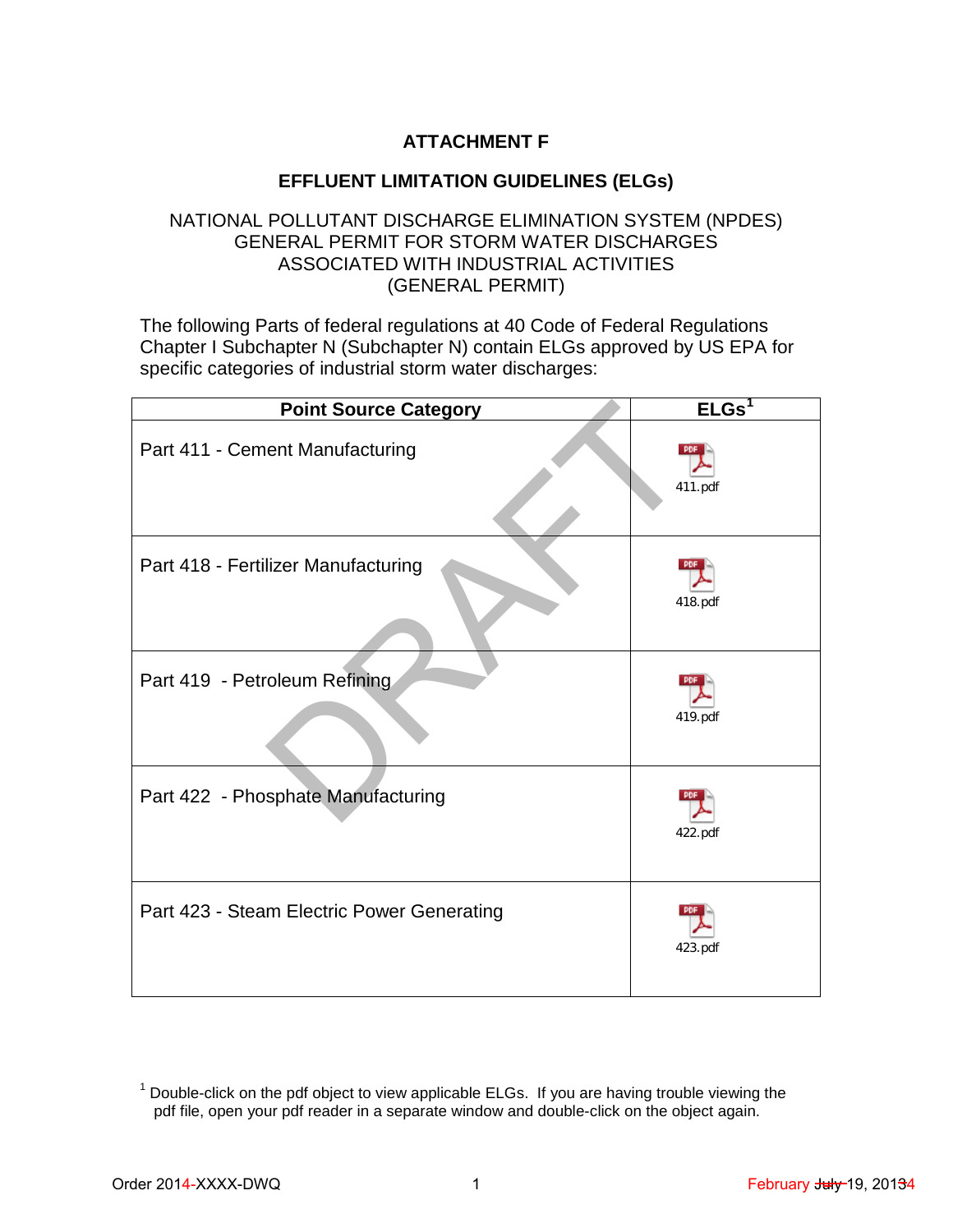| <b>Point Source Category</b>                                  | ELGs <sup>2</sup>     |
|---------------------------------------------------------------|-----------------------|
| Part 429 - Wetting of logs at wet deck storage areas          | 429.pdf               |
| Part 434 - Coal Mining                                        | 434.pdf               |
| Part 436 - Mineral Mining And Processing                      | 436.pdf               |
| Part 440 - Ore Mining And Dressing                            | 440.pdf               |
| Part 443 - Paving And Roofing Materials (Tars And<br>Asphalt) | 443.pdf               |
| Part 445 - Landfills                                          | 445.pdf               |
| Part 449 - Airport Deicing                                    | <b>PDF</b><br>449.pdf |

<span id="page-1-0"></span> $2$  Double-click on the pdf object to view applicable ELGs. If you are having trouble viewing the pdf file, open your pdf reader in a separate window and double-click on the object again.